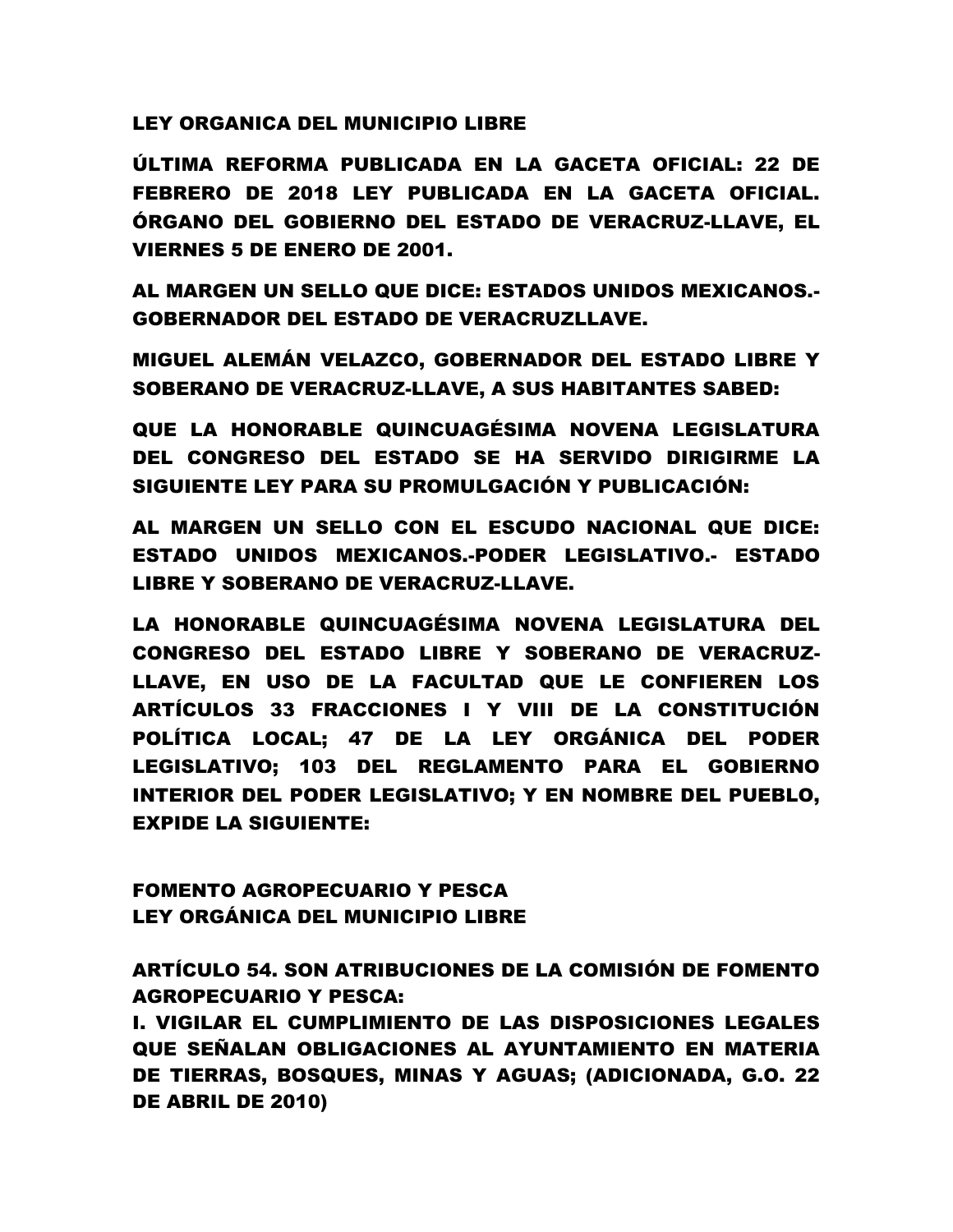II. PROMOVER EN EL MUNICIPIO ESQUEMAS DE DISTRIBUCIÓN DE INSUMOS TALES COMO TIANGUIS Y FERIAS AGROPECUARIAS EN COORDINACIÓN CON EL SECTOR PRIVADO RURAL Y CON LOS ORGANISMOS Y ASOCIACIONES DE PRODUCTORES, A EFECTO DE LOGRAR QUE LA POBLACIÓN TENGA ACCESO A PRODUCTOS DEL CAMPO Y PARA EL CAMPO A UN PRECIO ACCESIBLE, PERMITIENDO UN MAYOR DESARROLLO DE LA INDUSTRIA AGROPECUARIA; (REFORMADA, G.O. 22 DE ABRIL DE 2010)

III. IMPULSAR EL DESARROLLO Y MEJORAMIENTO DE LAS ACTIVIDADES AGROPECUARIAS; (REFORMADA, G.O. 22 DE ABRIL DE 2010)

IV. INFORMAR A LAS AUTORIDADES AGRARIAS, CUANDO ÉSTAS LO REQUIERAN, DE LAS PARCELAS EJIDALES QUE SEAN DADAS EN ARRENDAMIENTO Y DE LAS QUE PERMANEZCAN ABANDONADAS O SIN CULTIVO; (REFORMADA, G.O. 22 DE ABRIL DE 2010)

V. INFORMAR AL PRESIDENTE DEL COMITÉ DIRECTIVO DEL DISTRITO DE TEMPORAL O SU EQUIVALENTE PARA QUE SE PROPORCIONEN CURSOS INTENSIVOS QUE PERMITAN A EJIDATARIOS, COMUNEROS Y PEQUEÑOS PROPIETARIOS, UTILIZAR POSITIVAMENTE LOS AVANCES DE LA TECNOLOGÍA; (REFORMADA, G.O. 22 DE ABRIL DE 2010)

VI. FOMENTAR, SOLICITAR Y PROPORCIONAR, A TRAVÉS DEL AUXILIO DE LAS DEPENDENCIAS O ENTIDADES FEDERALES, ESTATALES Y MUNICIPALES, ASESORÍA AGROPECUARIA A EJIDATARIOS, COMUNEROS Y PEQUEÑOS PROPIETARIOS; (REFORMADA, G.O. 10 DE AGOSTO DE 2015)

VII. FOMENTAR EN EL MUNICIPIO, ATENDIENDO A LA ACTIVIDAD QUE PREDOMINE, LA PRODUCCIÓN AGRÍCOLA, GANADERA, FRUTÍCOLA, APÍCOLA Y PESQUERA PARA PROCURAR EL USO DE LOS RECURSOS NATURALES EN LA FORMA MÁS PRODUCTIVA Y RAZONABLE; (REFORMADA, G.O. 22 DE ABRIL DE 2010)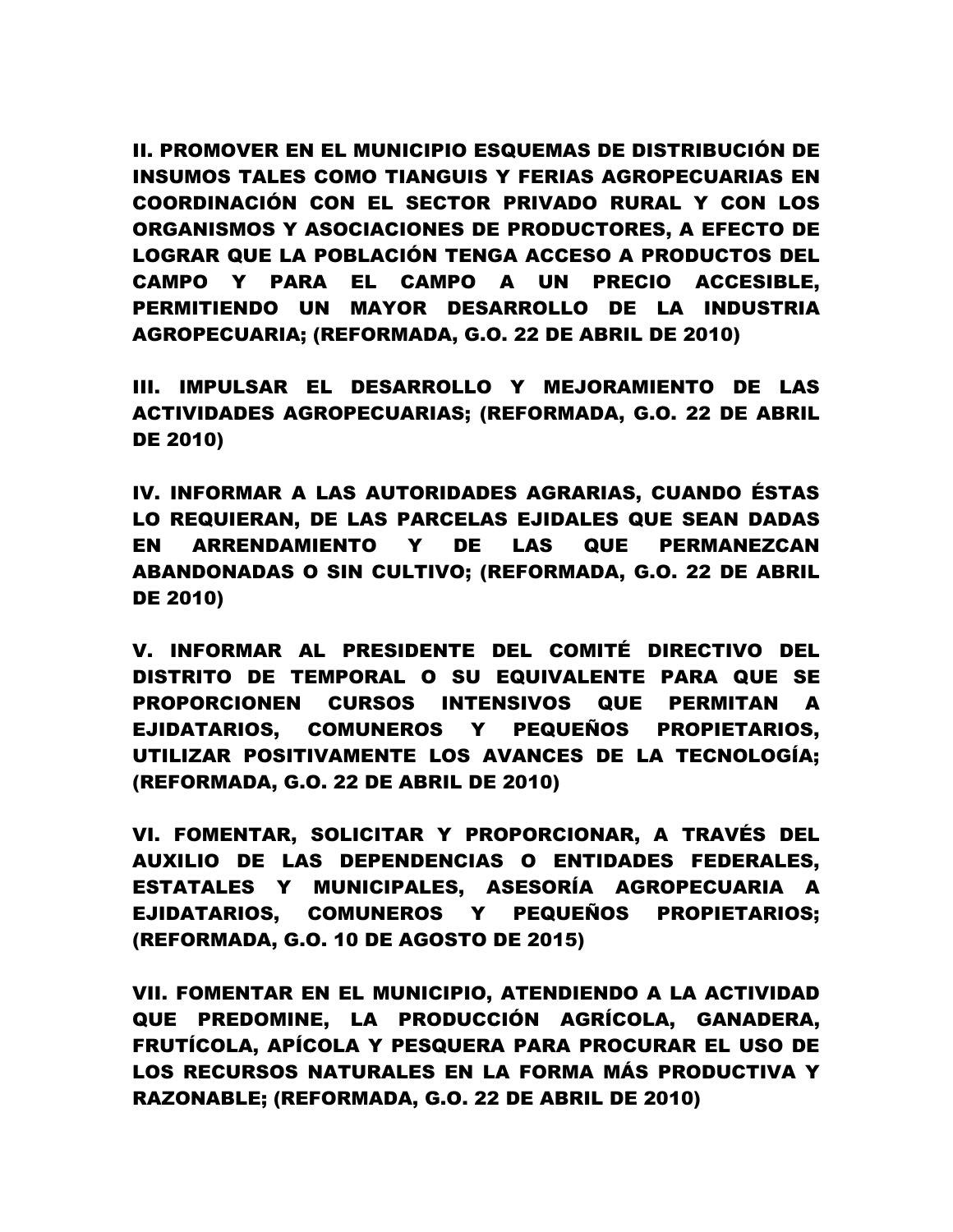VIII. COADYUVAR EN EL ESTABLECIMIENTO Y ORGANIZACIÓN RURAL PARA PROPORCIONAR CURSOS INTENSIVOS QUE PERMITAN A EJIDATARIOS, COMUNEROS Y PEQUEÑOS PROPIETARIOS UTILIZAR POSITIVAMENTE LOS AVANCES DE LA TECNOLOGÍA; (DEROGADA, G.O. 10 DE AGOSTO DE 2015)

IX. DEROGADA. (DEROGADA, G.O. 10 DE AGOSTO DE 2015)

X. DEROGADA. (DEROGADA, G.O. 10 DE AGOSTO DE 2015)

XI. DEROGADA. (REFORMADA, G.O. 22 DE ABRIL DE 2010)

XII. LAS DEMÁS QUE EXPRESAMENTE LE SEÑALEN ESTA LEY Y DEMÁS LEYES APLICABLES.

DE LA DIRECCIÓN DE FOMENTO AGROPECUARIO

(ADICIONADO, G.O. 23 DE NOVIEMBRE DE 2017)

ARTÍCULO 73 OCTODECIES.

CADA AYUNTAMIENTO, EN CUYO MUNICIPIO SE REALICEN PREPONDERANTEMENTE ACTIVIDADES AGROPECUARIAS EXISTA DISPONIBILIDAD PRESUPUESTAL, CONTARÁ CON UNA DIRECCIÓN DE FOMENTO AGROPECUARIO, CUYO TITULAR SERÁ NOMBRADO CONFORME A LAS DISPOSICIONES DE ESTA LEY.

EL DIRECTOR DEBERÁ CONTAR PREFERENTEMENTE CON TÍTULO PROFESIONAL, O EN SU CASO, EXPERIENCIA COMPROBABLE EN EL RAMO.

(ADICIONADO, G.O. 23 DE NOVIEMBRE DE 2017) ARTÍCULO 73 NOVODECIES. SON ATRIBUCIONES DEL DIRECTOR DE FOMENTO AGROPECUARIO: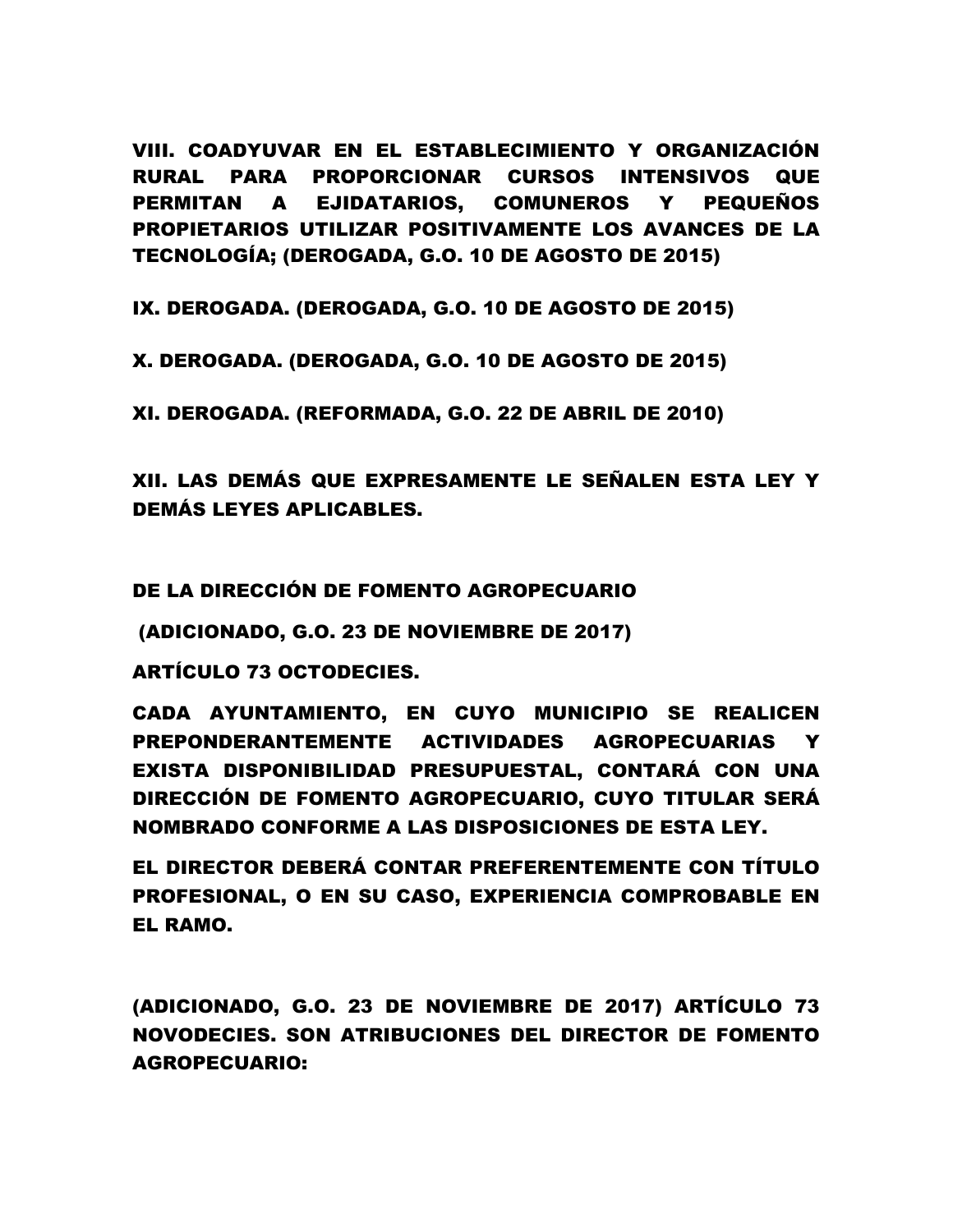I. OBSERVAR Y VIGILAR EL CUMPLIMIENTO DE LAS LEYES, REGLAMENTOS Y DEMÁS DISPOSICIONES EN MATERIA DE TIERRA, BOSQUES Y AGUA;

II. FOMENTAR Y ASESORAR EL DESARROLLO DE ACTIVIDADES AGRÍCOLAS, FORESTALES, GANADERAS Y ACUÍCOLAS, PROMOVIENDO EL ADECUADO APROVECHAMIENTO DE LOS RECURSOS RENOVABLES, ASÍ COMO LA ÓPTIMA UTILIZACIÓN DE LOS AVANCES TECNOLÓGICOS;

III. PROMOVER LA PROTECCIÓN, RESTAURACIÓN Y EL APROVECHAMIENTO SUSTENTABLE DE LOS RECURSOS NATURALES.

IV. PROMOVER LA ORGANIZACIÓN DE LOS PRODUCTORES, PARA LA CAPACITACIÓN, TRANSFORMACIÓN, PRODUCCIÓN Y COMERCIALIZACIÓN DE LOS PRODUCTOS.

V. PROPONER ESQUEMAS DE COMERCIALIZACIÓN Y FINANCIAMIENTO PARA LOS PRODUCTORES DEL MUNICIPIO.

VI. COLABORAR EN LA PROMOCIÓN, ORGANIZACIÓN, DIFUSIÓN Y EJECUCIÓN DE ESQUEMAS DE DISTRIBUCIÓN DE INSUMOS, TALES COMO TIANGUIS Y FERIAS AGROPECUARIAS, PARA LOGRAR QUE LA POBLACIÓN TENGA ACCESO A PRODUCTOS DEL CAMPO A PRECIOS ACCESIBLES Y UN MAYOR DESARROLLO DE LA INDUSTRIA AGROPECUARIA.

VII. DISEÑAR PROYECTOS AGROINDUSTRIALES QUE PERMITAN MEJORAR LAS CONDICIONES DE COMERCIALIZACIÓN DE LOS PRODUCTOS AGROPECUARIOS PARA ACORTAR LA CADENA DE COMERCIALIZACIÓN.

VIII. PROPONER LA CELEBRACIÓN DE ACUERDOS Y CONVENIOS EN MATERIA FORESTAL CON LA FEDERACIÓN Y EL ESTADO Y, DE MANERA ESPECIAL, EN MATERIA DE DEFORESTACIÓN Y TALA CLANDESTINA DE BOSQUES.